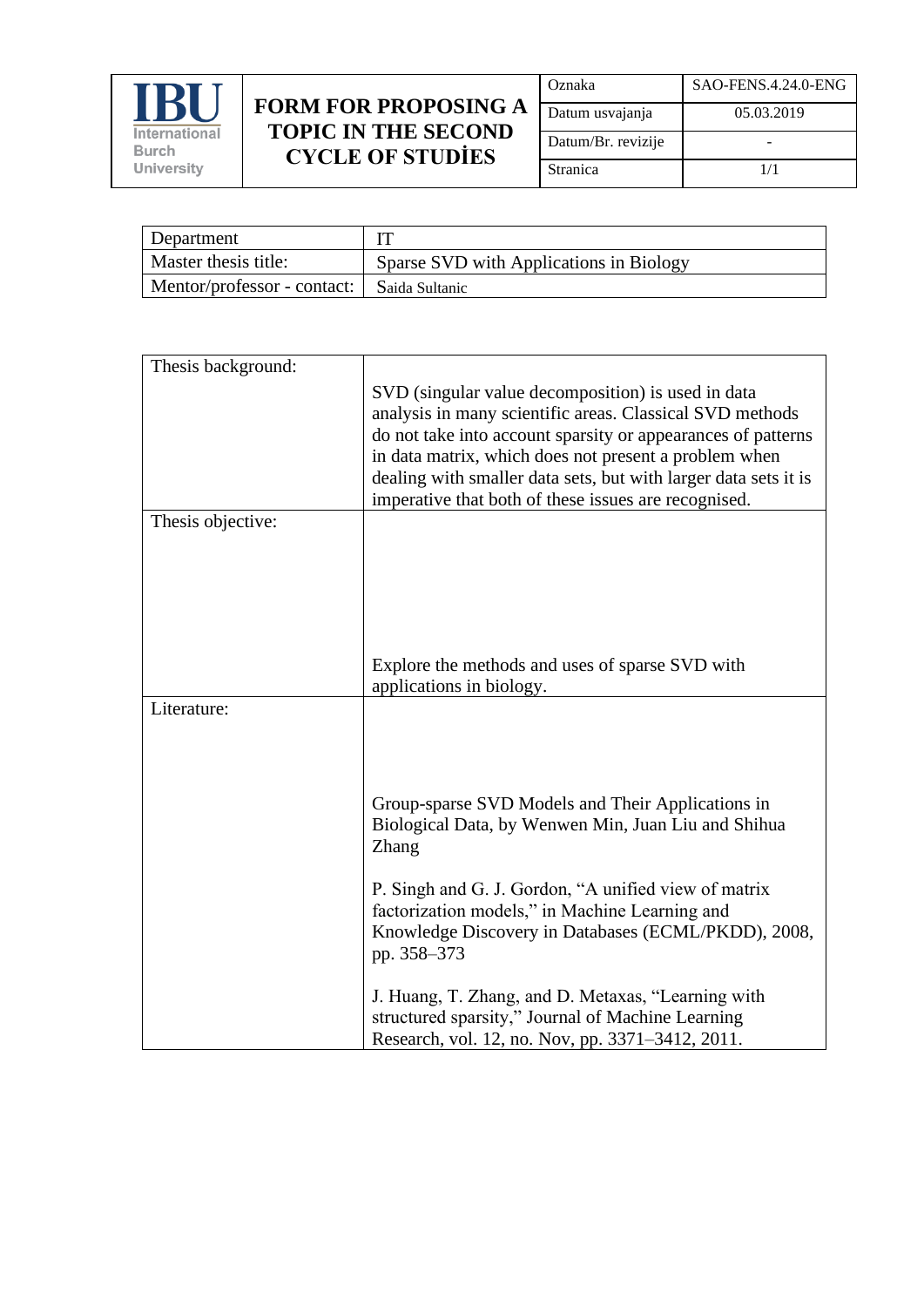

| Oznaka             | SAO-FENS.4.24.0-ENG |
|--------------------|---------------------|
| Datum usvajanja    | 05.03.2019          |
| Datum/Br. revizije |                     |
| Stranica           | 1/1                 |

| Department                  |                                             |
|-----------------------------|---------------------------------------------|
| Master thesis title:        | Markov Models for Network-Behavior Modeling |
| Mentor/professor - contact: | Saida Sultanic                              |

| Thesis background: |                                                                                                                                                                                                                                  |
|--------------------|----------------------------------------------------------------------------------------------------------------------------------------------------------------------------------------------------------------------------------|
|                    |                                                                                                                                                                                                                                  |
|                    | This woork would be based on studying the Markov processes,<br>which have have been used for modeling problems for network<br>based dynamics.                                                                                    |
| Thesis objective:  |                                                                                                                                                                                                                                  |
|                    |                                                                                                                                                                                                                                  |
|                    |                                                                                                                                                                                                                                  |
|                    | This research would follow recent work done by                                                                                                                                                                                   |
|                    | authors of Using higher-order Markov models to reveal                                                                                                                                                                            |
|                    | flow-based communities in networks                                                                                                                                                                                               |
| Literature:        |                                                                                                                                                                                                                                  |
|                    |                                                                                                                                                                                                                                  |
|                    |                                                                                                                                                                                                                                  |
|                    |                                                                                                                                                                                                                                  |
|                    |                                                                                                                                                                                                                                  |
|                    |                                                                                                                                                                                                                                  |
|                    | Salnikov, V., Schaub, M. T. & Lambiotte, R. Using higher-order<br>markov models to reveal flow-based communities in networks.<br>Scientific reports 6, 23194 (2016).                                                             |
|                    | Schaub, M. T., Delvenne, J.-C., Yaliraki, S. N. & Barahona, M.<br>Markov Dynamics as a Zooming Lens for Multiscale<br>Community Detection: Non Clique-Like Communities and the<br>Field-of-View Limit. PLoS ONE 7, e32210 (2012) |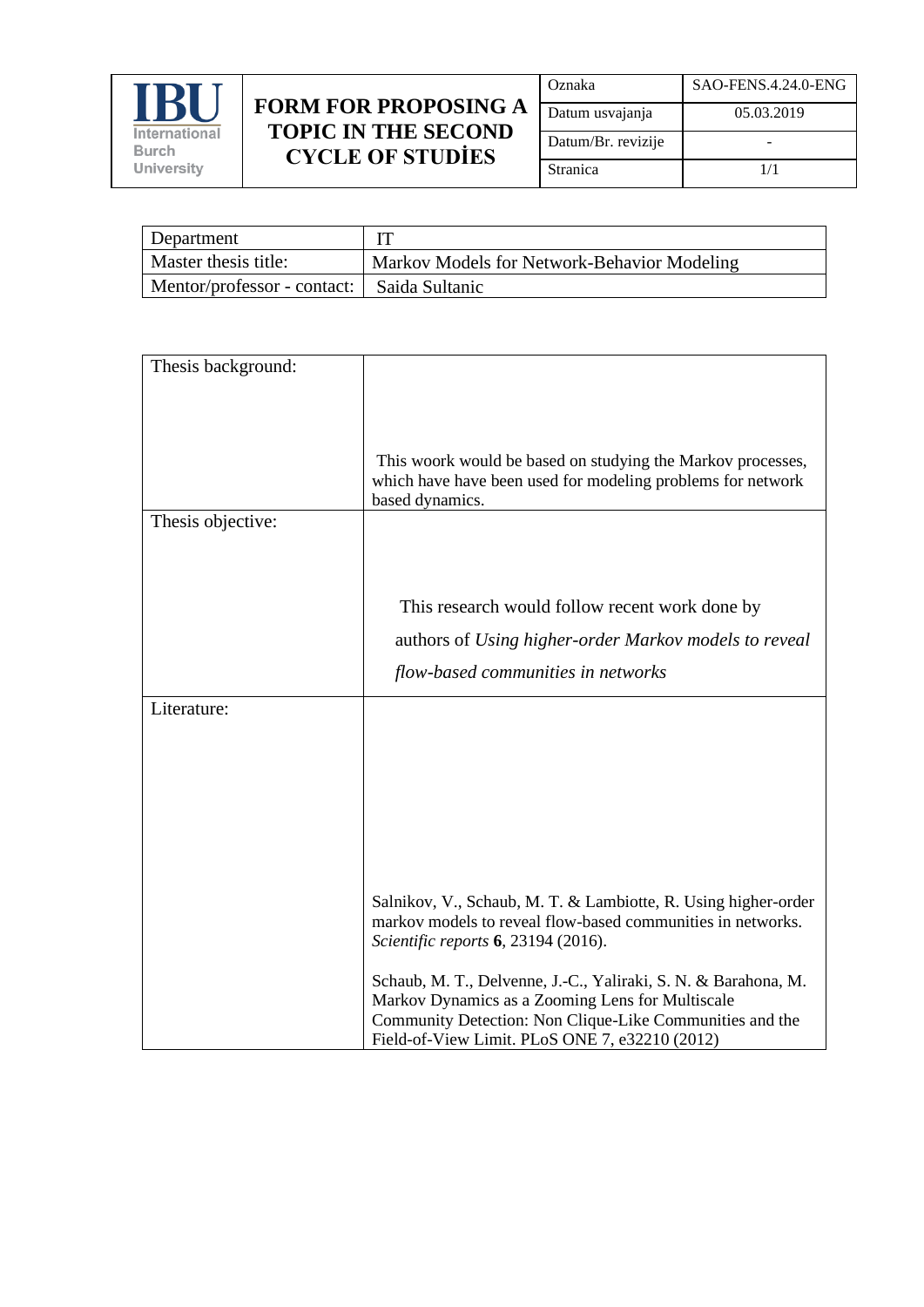

| Oznaka             | SAO-FENS.4.24.0-ENG |
|--------------------|---------------------|
| Datum usvajanja    | 05.03.2019          |
| Datum/Br. revizije |                     |
| Stranica           | 1/1                 |

| Department                                   |                                                      |
|----------------------------------------------|------------------------------------------------------|
| Master thesis title:                         | Non-negative Matrix Factorization for Data Analytics |
| Mentor/professor - contact:   Saida Sultanic |                                                      |

| Thesis background: | Basic matrix factorization (decomposition) algorithms<br>include algorithms like LU, QR, SVD decompositions<br>which although simple algorithms are powerful tools in<br>computations in linear algebra. Nonnegative matrix<br>factorization (NMF) methods are used for decomposition<br>of data matrices into low-rank latent factor matrices with<br>nonnegativity constraints.                                                                                                                                                                                                                                                                                                                                                                                                                   |
|--------------------|-----------------------------------------------------------------------------------------------------------------------------------------------------------------------------------------------------------------------------------------------------------------------------------------------------------------------------------------------------------------------------------------------------------------------------------------------------------------------------------------------------------------------------------------------------------------------------------------------------------------------------------------------------------------------------------------------------------------------------------------------------------------------------------------------------|
| Thesis objective:  |                                                                                                                                                                                                                                                                                                                                                                                                                                                                                                                                                                                                                                                                                                                                                                                                     |
| Literature:        | Explore the methods and uses of NMF in data analytics.<br>Nonnegative Matrix Factorization for Signal and<br>Data Analytics: [Identifiability, Algorithms, and<br>Applications], by Xiao Fu, Kejun Huang, Nicholas D.<br>Sidiropoulos, and Wing-Kin Ma<br>Non-negative matrix<br>factorization revisited: Uniqueness and algorithm for<br>symmetric decomposition," IEEE Trans. Signal Process.,<br>vol. 62, no. 1, pp. 211–224,<br>2014, by K. Huang, N. Sidiropoulos, and A. Swami<br>On identifiability of nonnegative matrix factorization, IEEE<br>Signal Process. Lett., vol. 25,<br>no. 3, pp. 328–332, 2018, by X. Fu, K. Huang, and N. D.<br>Sidiropoulos<br>Daniel D Lee and H Sebastian Seung. Algorithms for non-<br>negative matrix factorization. In NIPS'01, pages 556–562,<br>2001. |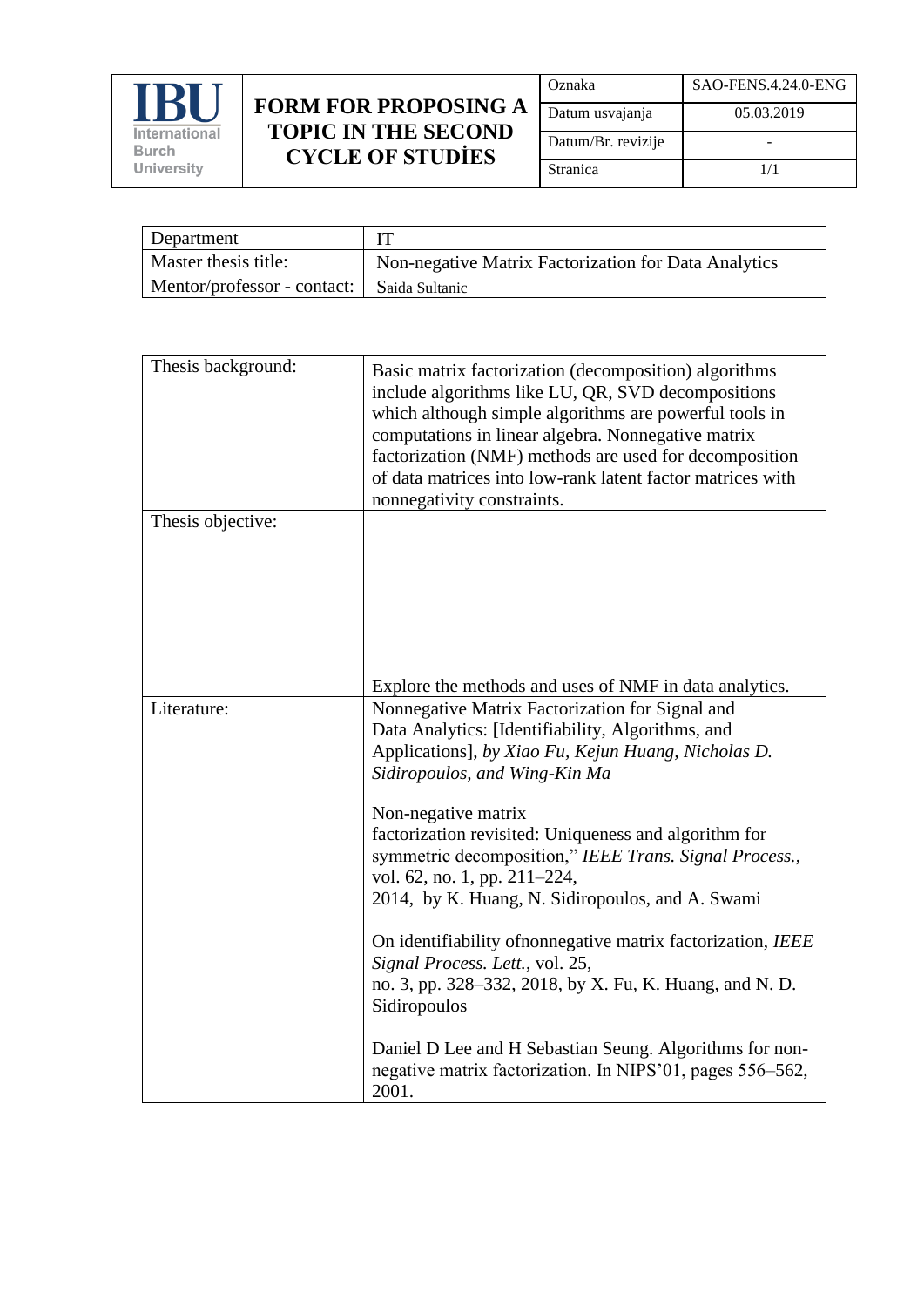

| Oznaka             | SAO-FENS.4.24.0-ENG |
|--------------------|---------------------|
| Datum usvajanja    | 05.03.2019          |
| Datum/Br. revizije |                     |
| Stranica           | 1/1                 |

| Department                                   |                                                 |
|----------------------------------------------|-------------------------------------------------|
| Master thesis title:                         | Low rank matrix factorization and approximation |
| Mentor/professor - contact:   Saida Sultanic |                                                 |

| Thesis background: |                                                                                                                            |
|--------------------|----------------------------------------------------------------------------------------------------------------------------|
|                    |                                                                                                                            |
|                    |                                                                                                                            |
|                    | Low rank matrix factorization methods are used for                                                                         |
|                    | dimension reduction or for compressed representation of                                                                    |
|                    | data.                                                                                                                      |
| Thesis objective:  |                                                                                                                            |
|                    |                                                                                                                            |
|                    |                                                                                                                            |
|                    |                                                                                                                            |
|                    |                                                                                                                            |
|                    | Explore the methods and uses of sparse low-rank                                                                            |
|                    | factorization and approximation and its uses                                                                               |
| Literature:        |                                                                                                                            |
|                    |                                                                                                                            |
|                    |                                                                                                                            |
|                    |                                                                                                                            |
|                    |                                                                                                                            |
|                    |                                                                                                                            |
|                    |                                                                                                                            |
|                    |                                                                                                                            |
|                    |                                                                                                                            |
|                    | Yuan Lu, Jie Yang, Notes on Low-rank Matrix Factorization                                                                  |
|                    | Daniel D Lee and H Sebastian Seung. Algorithms for non-<br>negative matrix factorization. In NIPS'01, pages 556-562, 2001. |
|                    | Ankit Parekh and Ivan W. Selesnick. Enhanced Low-Rank Matrix<br>Approximation                                              |